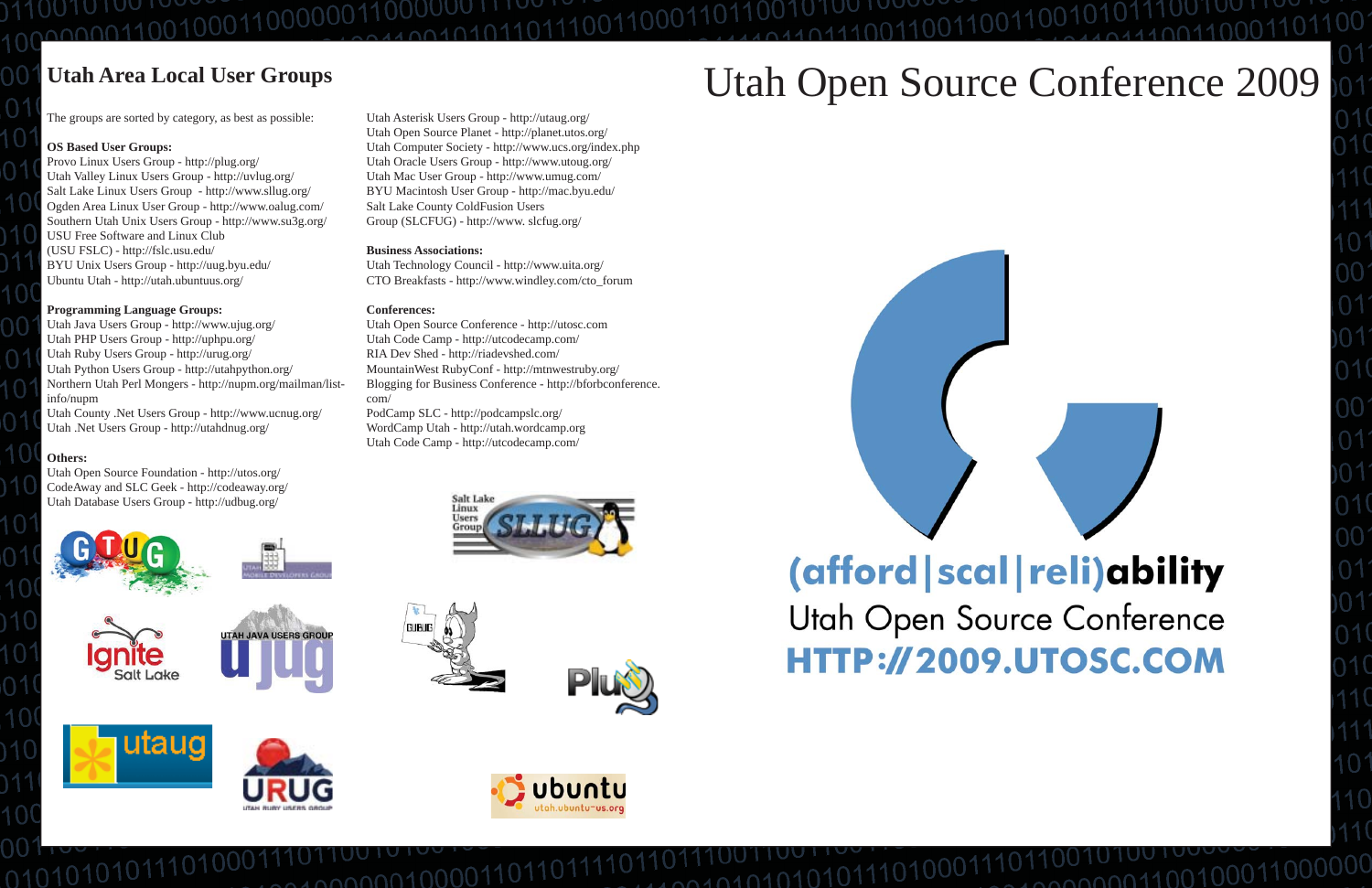| <b>Sponsor List</b> |                                                      |                                      | Salt Lake                                                            |
|---------------------|------------------------------------------------------|--------------------------------------|----------------------------------------------------------------------|
| <b>Diamond</b>      | Xmission                                             |                                      | mbrc<br>Collége<br>miller business<br>Step Ahead.<br>resource center |
|                     | <b>MBRC</b>                                          |                                      |                                                                      |
| <b>Sapphire</b>     | openSUSE                                             | OPEN <b>SUSE</b>                     | Utah Governor's Office of<br>Economic Development                    |
| <b>Emerald</b>      | Utah Governor's<br>office of Economic<br>Development | fedora <sup>6</sup> <i>Feductive</i> |                                                                      |
|                     | Fedora                                               |                                      |                                                                      |
|                     | <b>Reductive Labs</b>                                |                                      |                                                                      |
|                     | <b>LDS TECH</b>                                      |                                      |                                                                      |
| <b>General</b>      | eSource                                              |                                      |                                                                      |
|                     | <b>Guru Labs</b>                                     | $\overline{\phantom{0}}$             |                                                                      |
|                     | <b>Tek Systems</b>                                   | systems.                             |                                                                      |
| <b>Media</b>        | Linux Magazine                                       |                                      |                                                                      |
|                     | Linux Journal                                        |                                      |                                                                      |
|                     | Opensourc3                                           | <b>OPENSOUTC3</b>                    | <b>UBUNTU</b>                                                        |
|                     | Ubuntu User                                          |                                      |                                                                      |
| <b>Publishers</b>   | <b>Packt Publishing</b>                              | <b>PACKT</b>                         |                                                                      |
|                     | <b>Apress Publishing</b>                             | O'REILLY®                            |                                                                      |
|                     | O'Reilly                                             |                                      |                                                                      |

0000010000110

# **Act the Utah Open Source Staff**

 $01(c)3$  organization, we're here to imthe usage of open source in Utah. We've bled a team of Trustees, or what we sometimes call the Core Team.

en and Emily Shaw nuch appreciation for your years of hard work and dedication.



pen Source Core Team: Adam Barrett, Jayce Hall, Barry McCormick, Will Smith, vage, Victor Villa, not pictured: Justin Carmony, Trevor Sharpe, C.R. Oldham

### **Current Staff:**

Savage - Executive Director / Founder **Mith** - Conference Manager **McCormick** - Program Manager **Didham** - Program Manager **Carmony** - Sponsorship Manager **Hall** - Volunteer Manager **r Sharpe** - Technology Manager **Villa** - Marketing Manager **Barrett** - Code Guru

### **ng Staff:**

### **About Utah Open Source**

The Utah Open Source Foundation was created in June of 2006 with the goal of 'Helping grow open source in Utah'. This goal, while a tremendous challenge, has brought with it some great successes, and some serious trials. UTOS is in place because of the hard work and efforts from a group of volunteers, several business folk who are interested in UTOS' success and the generous encouragement of the Utah Open Source community.

UTOS launched out of the now defunct Utah Open Source Coalition. Our ideals are similar in nature to theirs, though on a larger scale. UTOS plans help Local User Groups (LUGs) and others involved in open source in Utah in several areas. Our main focuses are community, technology and business, with a growing interest in spreading open source in education. We believe

 $00000011001000$ 

that helping those who help free software succeed is a noble goal.

The charter of the Utah Open Source Foundation (UTOS) is to help open source grow in Utah. To do this, it was decided to help the Local User Group (LUG) communities. Developers and others generally participate in a LUG and can bene fi t more directly through a LUG.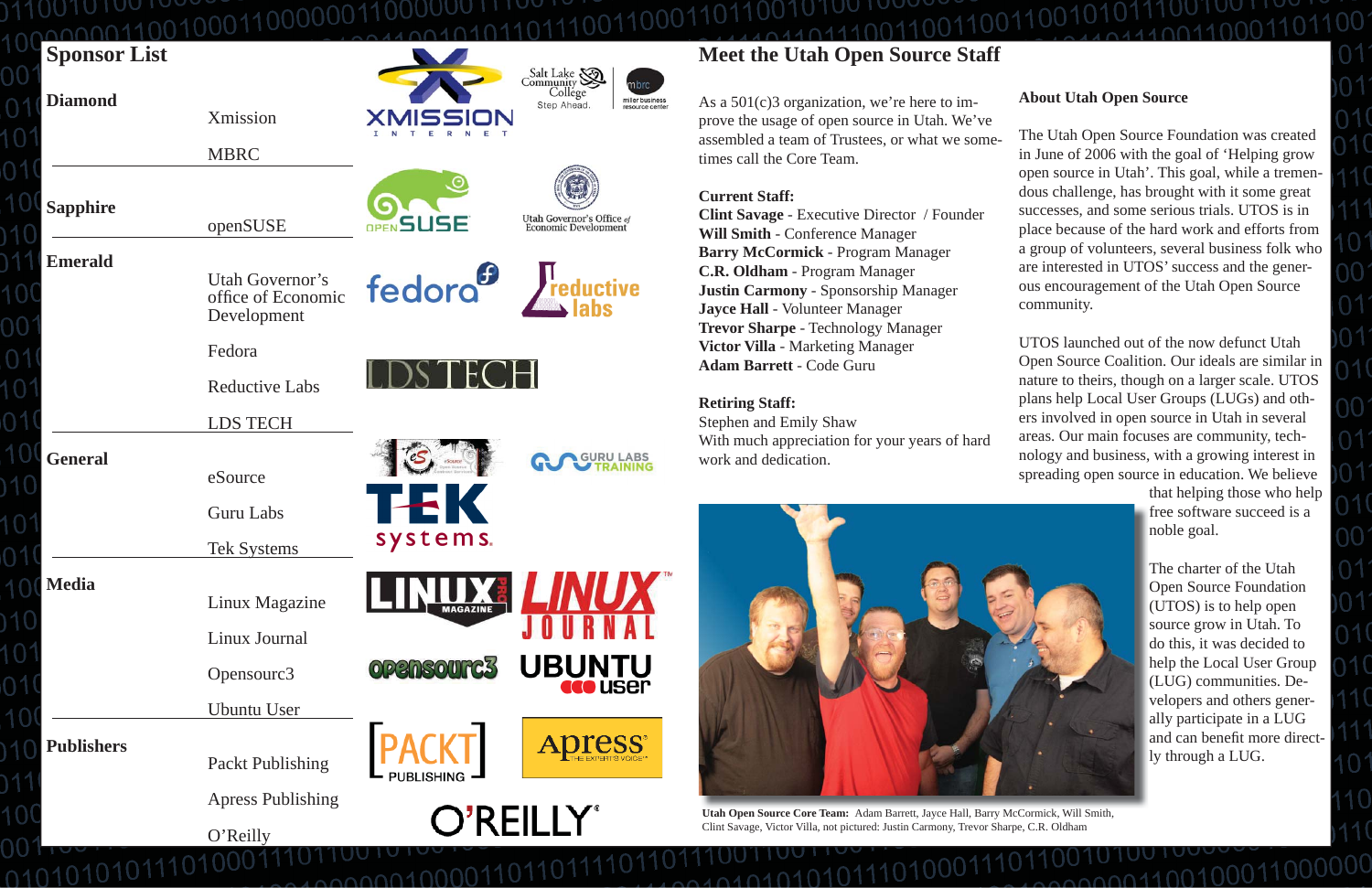# **Utah Open Source Conference 2009 - Thursday Schedule**

**09:30**

**Leveraging the Collective Intelligence of Online Communities 09:30 for Public Good - Room 101** Darren Brabham, Keynote

**10:30 Upcoming Events and LUGs (Local User Groups) (Utah Open Source - Room 101**

**Fedora Activity Day - Room 108** Larry Cafiero & Clint Savage

**12:30Fun with SQL - How to make SQL work for you - Room 203**Josh Tolley

**Technology Cooperatives: An Open Source Business Model - Room 101** Richard Esplin

**Intermediate Python Workshop - Room 127** Matt Harrison

**ODF and You: Why free formats are important - Room 223**Marino Marcich

#### **13:45**

**Kernel virtual machines (kvm) on linux - Room 203** Jim Petersen & David Mair

**The New Economics of IT - Room 101** J.Tyler McGraw

**BuddyPress - Room 123** Jake Spurlock

**Fedora - Freedom, Friends, Features, First! - Room 108** Larry Cafiero & Paul Frields

**Salt Lake Linux User Group Meeting - Room 206** UTOS

**BSDA Certi fi cation Exam - Room 207**Dru Lavigne & Anthony Chavez

**15:00Networking 101 - Room 203** Corey Edwards

**Developing with Mozilla Prism - Room 101** Jeremy Hanna

 $1010101011101$ 

**Utah PHP User Group Meeting - Room 206** Victor Villa

**The Forgotten Edge: Building a Purpose-Centric Web - Room 223**Phil Windley

**Provo Linux User Group Meeting - Room 123** UTOS

**16:15Duct tape and bailing wire - Room 203** Daniel Evans

**VoIP: FreeSWITCH and Asterisk - Room 123**Gabriel Gunderson & Corey Edwards

**18:00**

submit patches, or find other creative ways to contribute. Whatever you do, take a few minutes to discuss open-SUSE with other users and become an active member of the openSUSE communities.

00000100001101

**Machine Learning for the Rest of Us - Room 203** David Richards

**Introduction to OS Virtualization, Containers, and Open-VZ - Room 223**Scott Dowdle

**Utah Asterisk Users Group Meeting - Room 206** Eliott Spencer

**Linux/Unix Shells BOF - Room 123** Aaron Toponce

**19:00**

**Ignite Salt Lake - Room 101** Jesse Harding

**Are you ready for IPv6? - Room 203** Corey Edwards

**Delivering desktops on the cheap - Room 223** David Moss

**Utah Python User Group Meeting - Room 108** Matt Harrison

conn110010001

**Linux Home Server - Room 123** Clint Tinsley

 openSUSE is a free and Linuxbased operating system for your PC, Laptop or Server. You can surf the web, manage your emails and photos, do office work, play videos or music and have a lot of fun!

Whether you're an experienced Linux developer or an end user just getting started with Linux, there are many ways for you to participate in the openSUSE project. Join a forum to get help or help others with open-SUSE, find and report bugs, review the documentation, send your wish list for

0101010101



101001000000110000000110000 1100101000011001100



We are a coworking space near the heart of downtown Salt Lake City. (Map )

BetaLoft is a community of freelancers, independents, work-from-home people, who have an interest in getting out of their dull work day and participating in a community that's designed to support and encourage people who make a living doing what they love.

We will provide communication tools, events (social and educational), as well as a physical space to work and collaborate.

This space will provide:

- \* various workspaces (desks, tables, chairs, and couches)
- \* High-speed internet (wired and wireless)
- \* fully stocked conference rooms (conference table/chairs, digital projector, whiteboards)
- \* a relaxing and stimulating environment to work
- \* a support group of interesting, smart, and talented people
- \* in fi nite organic networking opportunities
- \* a fully equipped multicamera studio for small web video production.
- \* audio & video podcasting facilities.

#### **Visit BetaLoft Chill Area in room 129!**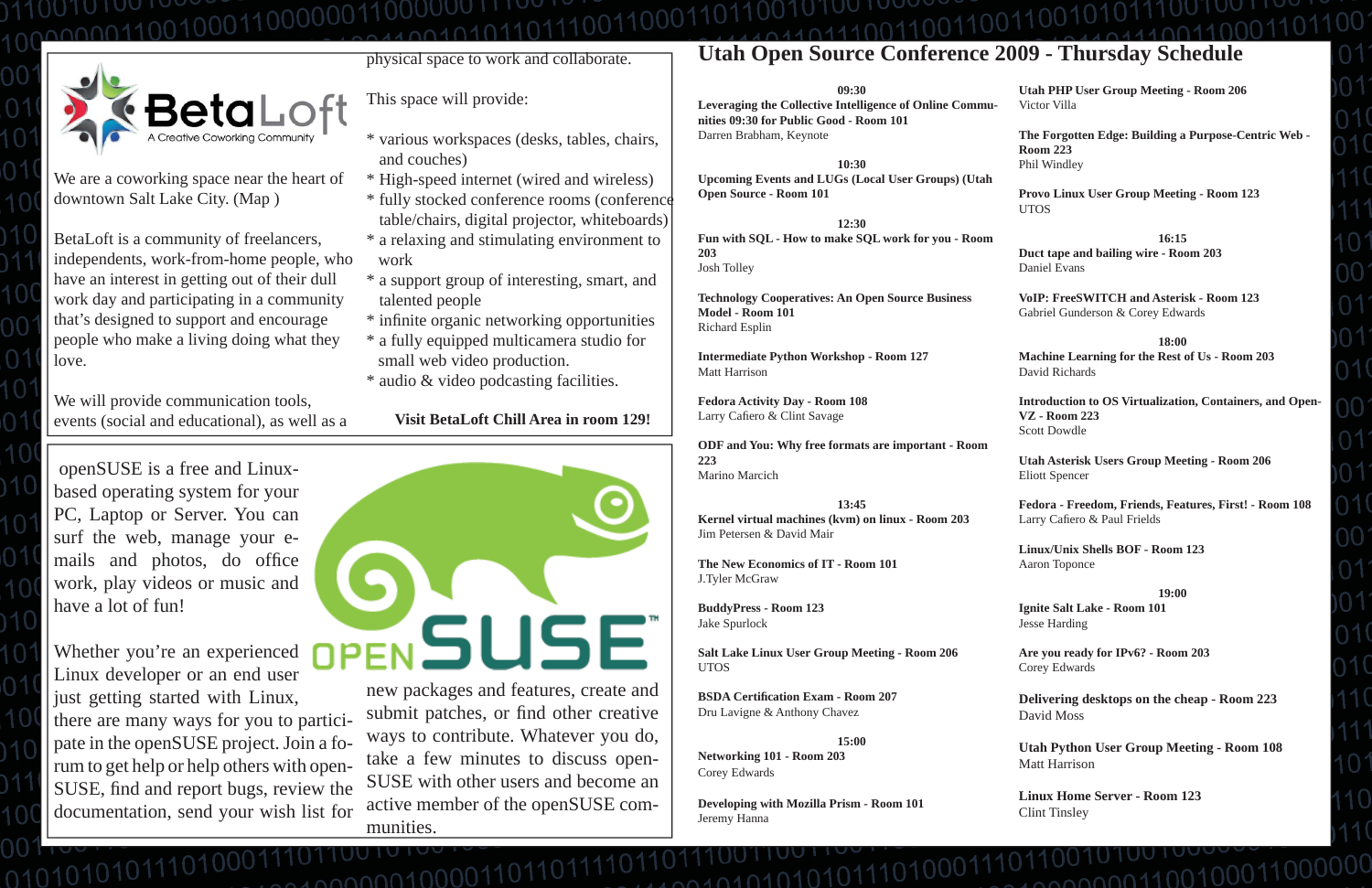# **Utah Open Source Conference 2009 - Friday Schedule** 11001010010010011001100

**09:30Would you do it again for free? - Room: 101** Stormy Peters

**10:45HopeKids Event - Room: 101** C. R. Oldham

**12:00Getting Things Done - Life Without a GUI Tools - Room: 203** Jared Bernard

**Using Puppet and Cobbler to Automate Your Infrastructure Scalability - Room: 223** Phil Windley

**Master Cross-platform Builds - The OpenSUSE Build Service Workshop Try-It Lab Workshop - Room: 127** John Jolly

**Building an Open Source Security Tool Set Tools - Room: 101** Jason Wood

**Managing and Securing Your Office With pfSense Tools - Room: 203**Joseph Brower

**A Better WordPress Server: Nginx + PHP-FPM Scalability - Room: 123** Joseph Scott

**13:15Why FreeBSD is the Best Linux Distro\* Tools - Room: 206**Mac Newbold

**Writing Mobile Applications With Android Programming - Room: 123** Glen Lewis

**Simple and easy data security Tools - Room: 108** Daniel Evans

**The Fedora/Red Hat/FOSS model Reliability - Room: 207** Paul Frields

01010101011

**14:30**

The Governor's Office of Economic Development (GOED) charter is based on Governor Herbert's commitment to economic development statewide.

The mandate for this office is to provide rich business resources for the creation, growth and recruitment of companies to Utah and to increase tourism and film production in the state.

**The (Untapped) Power of Functional Programming Programming - Room: 123** Alpheus Madsen

> GOED accomplishes this mission through the administration of programs that are based around industries or "economic clusters" that demonstrate the best potential for development. GOED utilizes state resources and private sector contracts to fulfill its mission.



**SSH Tips and Tricks Tools - Room: 223** Aaron Burgemeister

**Introduction to Cobbler System Administration - Room: 101**Derek Carter

**15:30Puppet Workshop Try-It Lab Workshop - Room: 127** Andrew Shafer

**15:45**Using 'screen' for Fun and Profit System Administra**tion - Room: 206**Aaron Burgemeister

**Managing your minions with func System Administration - Room: 108**Daniel Hanks

**Using Blender 3D for Game Creation Tools - Room: 123**Christian Horne

**Building a Better Community Through Statistics Processes - Room: 207** Ian Weller

**17:00Cobbler power tools System Administration - Room: 223**Derek Carter

**FamilySearch Genealogical Platform and You Tools - Room: 203**Gordon Clarke

**What every programmer should know about code coverage Programming - Room: 123**

 $0.0000100001101107$ 



 Fedora is a Linux-based operating system that showcases the latest in free and open source software. Fedora is always free for anyone to use, modify, and distribute. It is built by people across the globe who work together as a community: the Fedora Project. The Fedora Project is open and anyone is welcome to join.

The Fedora Project is out front for you, leading the advancement of free, open software and content.



Reductive Labs is changing IT systems management.

Better IT systems require better tools and better processes. Reductive Labs enables IT organizations to provide more consistency, more flexibility, more predictability and more transparency while lowering the cost of service with an open source framework.

04010101010111010001

# fedora<sup>6</sup>

What is LDSTech?

With the global reach of the Church, members from around the world are curious about the type of technical work we do. This Web site is designed to give you a glimpse into that work and how you can get involved.

Help the Church Develop Software

Interested in developing, designing, and testing software applications for members of the Church around the world as well as at Church headquarters? We're looking for software developers, designers, testers, technical writers, translators, security experts, architects, and project managers to get involved in our community projects.

001010-0110010001100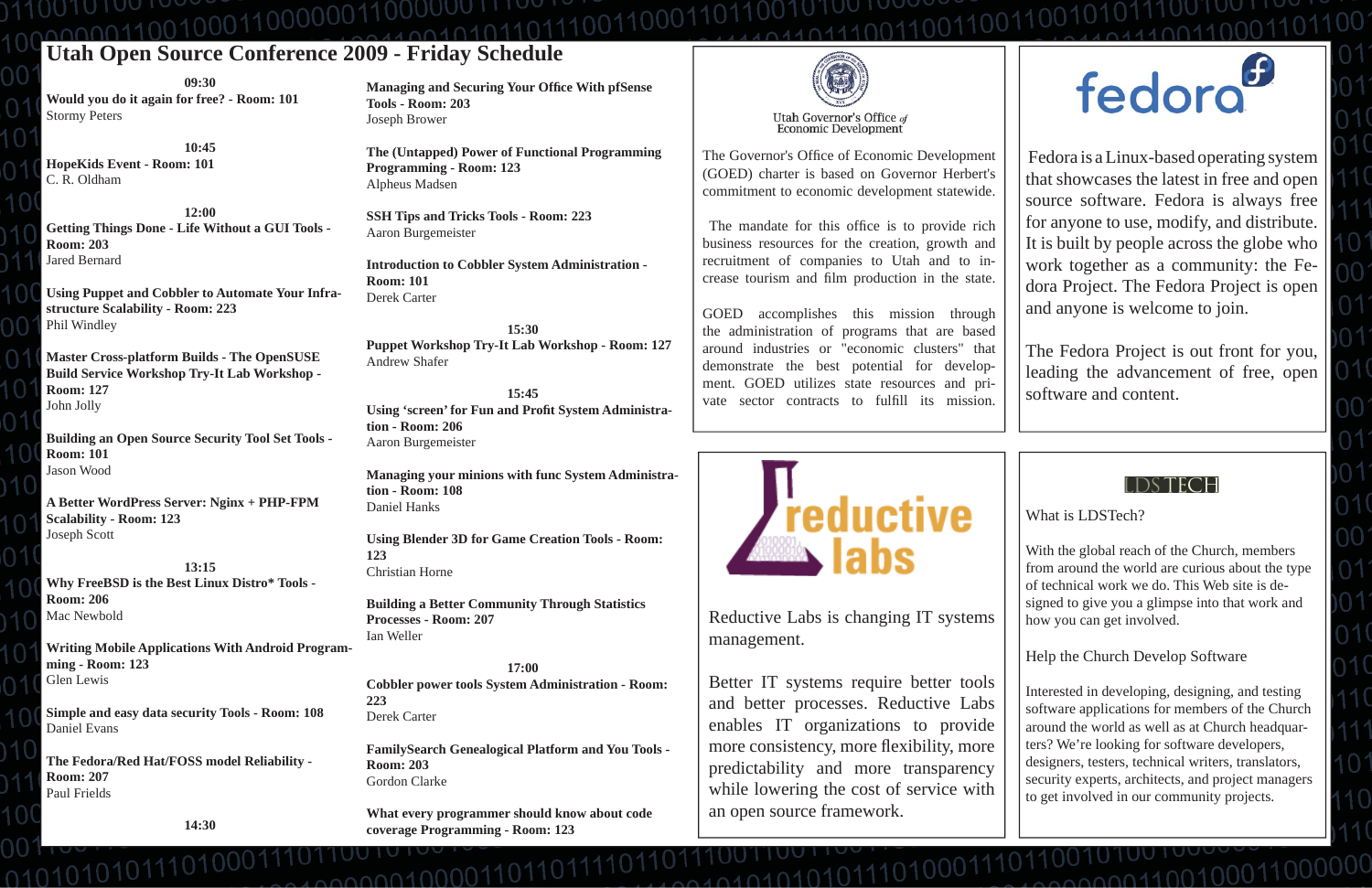Matt Harrison**Virtual Private Networking with OpenVPN Tools - Room: 101**Jeremy Willden

**A non-proprietary search engine for the masses?!?! Tools - Room: 207**John Griffin

#### **18:15**

**Real Life Scaling: A Tale of Two Websites Scalability - Room: 123**Justin Carmony

**Monitoring Your Servers System Administration - Joseph Hall** Room: 206

**Hibernate Search and Lucene BoF Birds of a Feather (BoF) - Room: 207** John Griffin

**10 Required Sysadmin Tools System Administration - Room: 108** Christer Edwards

**19:15**

**Creating a community in a Corporate Environment (Home Automation) Tools - Room: 223** Ben Payne

**GPG Keysigning Birds of a Feather (BoF) - Room: 101**Lamont Peterson

**Podcasting with Open Source Tools Birds of a Feather (BoF) - Room: 203** Thom Allen

#### **20:15**

**UTOS Geek Dinner Event - Spaghetti Mama's** Utah Open Source

- Over 15 Years in Business
- Competitive Pricing
- Wide Platform Support
- Powered by 100% Renewable Energy

 $100, 100$ 



This presentation will explore many of the various capabilities of the ffmpeg suite of programs and libraries. Attendees will learn how to use ffmpeg to create video files for use with common portable media players, how to use video capture devices, and how to deal with various multimedia file types.

- Stellar Customer Service
- Frequent, honest communication
- Excellent Technical Resource
- Public Wi fi
- Support of Nonprofits
- Community Service

- Remote Drive
- Xmission Voice
- MetroConnect
- SSL Certs
- 10 Gigabit Ethernet
- Colocation
- Web Hosting
- Dialup, DSL, Fiber Optic ISP

00000110010001

- Hosted Email

 $0.001100100011000$ 

things but reconnecting to this session cannot be done with just the shell. Thankfully 'screen' is on many Linux/Unix systems by default (all of them I've used anyway) and as a result increasing productivity is possible out of the box. Having 'screen' on a laptop for this session will allow for interactivity so that is encouraged if possible.

#### **Using Blender 3D for Game Creation**

Keep your kids or employees from accessing undesirable web content. We'll configure a dd-wrt Linux-based router, combined with another server, to do content filtering on all web traffic on your home or office network. The configuration demonstrated is for a transparent proxy, which requires no configuration on the client computers. Also covers some of the benefits of dd-wrt, a great open-source router firmware package.

#### by Christian Horne

This presentation will be an introduction to using Blender 3D for creating games. First I'll introduce Blender and show it's more general uses, then move on to using the Logic Bricks and Python Scripting. I'll also show a couple of games made in Blender.

#### **Using ffmpeg for, well, everything**

#### by Doran Barton

What metrics are useful for code? How does code coverage fit in? How does this relate to testing? Code coverage tends to get a bad rap among programmers. Come learn all about it (and other metrics) and maybe change your mind.

#### **Using Puppet and Cobbler to Automate Your Infrastructure** by Phil Windley

Cobbler is an open source install manager. Puppet is an open source continuous configuration manager. The presenter uses these tools to manage dozens of machines with only a few hours per month of effort. This talk will introduce these two tools and discuss their use in automatically managing scalable infrastructures.

#### **Virtual Private Networking with OpenVPN**

by Jeremy Willden

How/why to set up your own OpenVPN server for your home and office for easy remote access, and set up VNC for complete computer control from anywhere in the world. Don't pay to "go-to-your-pc" if you don't have to. Covers installation, configuration, generation of server and client certificates, and use of the OpenVPN client in dd-wrt router firmware. Targeted at small businesses, but great for your home network, too. Partially repeated from last year, but with more network topologies covered.

#### **Web content fi ltering for home or offi ce**

by Jeremy Willden

10101010111

#### **Web scraping for fun and pro fi t with ruby** by JT Zemp

In this presentation we'll take a quick look at the structured and

semi-structured nature of the web, and then how to access it's information with not much effort using the Ruby scripting language and some of it's libraries including: Nokogiri/Hpricot, Mechanize, scrubyt, scrapi, webrat-scraper and the Watir family.

#### **What every programmer should know about code coverage** by Matt Harrison

#### **Why FreeBSD is the Best Linux Distro\***

#### by Mac Newbold

In this presentation, I'll share some of my favorite things about FreeBSD and why I think it is a great Open Source Operating System, and I'll make a case for why Linux users should strongly consider it next time they're thinking about trying out a new distribution.

#### **Would you do it again for free?**

by Stormy Peters

One of the things about the free software community that continues to baffle those non-open source people is, "why do you do it?" Free software developers work on open source software for a number of reasons from scratching an itch to gaining a reputation to building a resume to contributing to a good cause. The interesting problem comes when money enters into the equation. Research shows that when someone works on something for free (for internal rewards) if you start paying them you replace those internal rewards. Then if you stop paying them, they will stop working on it. Does that hold true for open source software? Are commercial companies killing open source by paying people to work on it?

#### **Writing a Google App - The Google Web Toolkit** by John Jolly

This course will go through the steps of creating a web application in the Google Web Toolkit. The application will interact with a XML-based service that presents data from a database. Attendees will come away with an understanding of the GWT architecture and should be able to create their own GWT application.

#### **Writing Mobile Applications With Android** by Glen Lewis

100000100001101

This will be targeted at developers of all skill sets who are not yet familiar with mobile applications and their value. It will also be valuable to business leaders who are unfamiliar with the breadth and depth of mobile applications and the potential for using them to extend existing applications.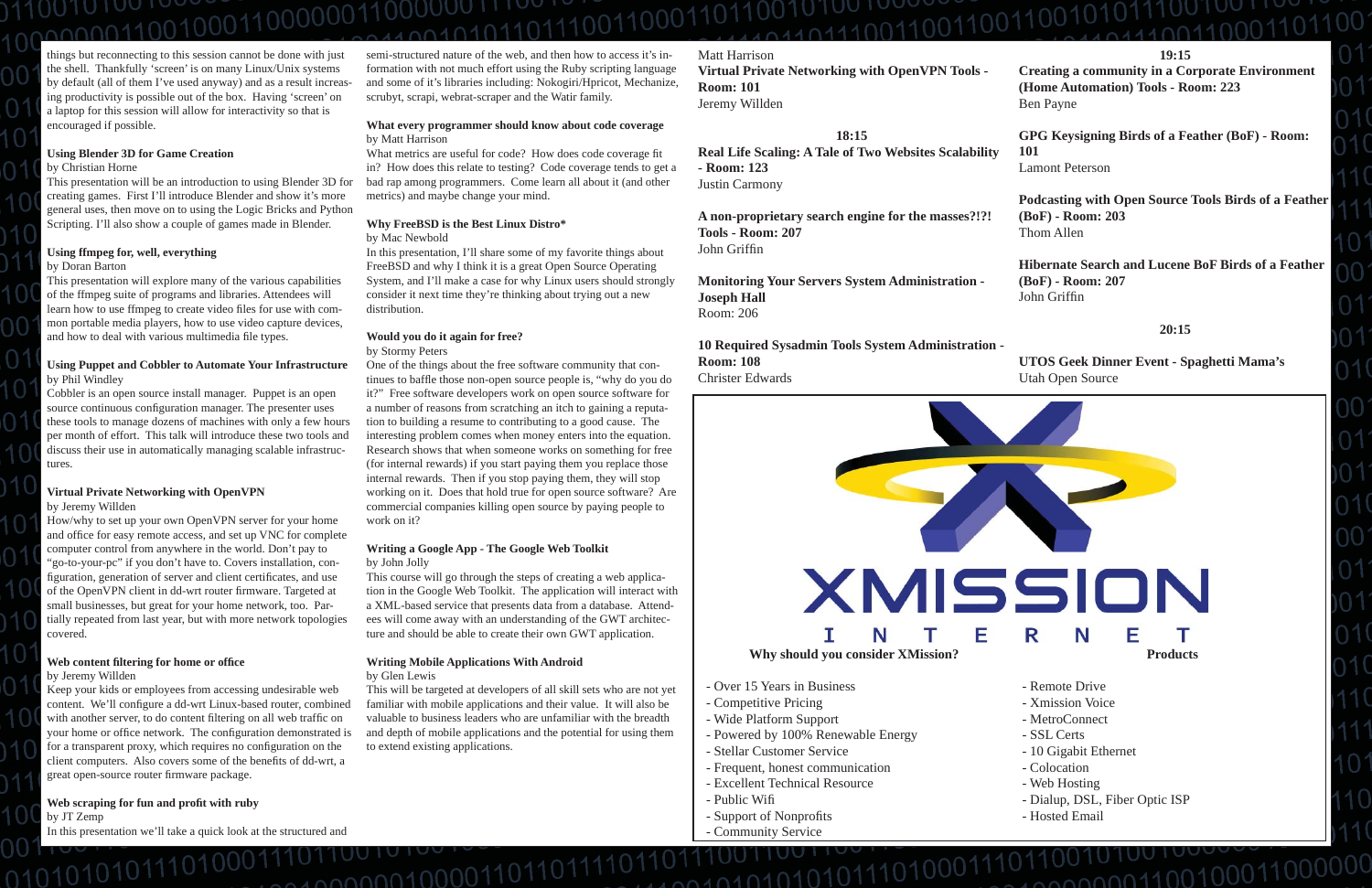# 010100100000110000001100000

# **Utah Open Source Conference 2009 - Saturday Schedule**

**09:30**

**Big Company, Open Choice: Why Adobe is becoming Open - Room: 101** Dave McAllister

**10:45HopeKids Event - Room: 101** C. R. Oldham

**11:00Introduction to Perl for scripting - Room: 108** Corey Edwards

**Intermediate GIMP: Face Swapping - Room: 206** Laura Moncur

**Unleashing GNOME Con fi g: Scripted UI Customization Tools - Room: 123**Christer Edwards

**OpenOffi ce.org Tips and Tricks - Room: 207** Alan Clark

**BZFlag Tournament Event - Room: 127** Utah Open Source

**13:00Open Source Car Entertainment - Room: 203** Kevron Rees

**Making Screencasts with Kdenlive - Room: 223** Joseph Brower

**Build Linux appliances with suse studio - Room: 101** Stephen Shaw

**Web scraping for fun and pro fi t with ruby - Room: 123**JT Zemp

#### **14:15Using ffmpeg for, well, everything - Room: 206** Doran Barton

**Writing a Google App - The Google Web Toolkit - Room: 108**

01010101011101

John Jolly

I will be discussing three topics regarding password security on Unix-like machines, including BSD, GNU/Linux and even Mac OS X. This presentation is targeted towards system administrators mainly, but can be of major benefit to end users.

**Switchvox Case Study: Conservice Affordability - Room: 123**Tristan Rhodes

**Web content fi ltering for home or offi ce - Room: 207** Jeremy Willden

> Scaling is a real issue for many websites. However, many developers try to implement solutions used by the giants of the internet: Google, Facebook, Twitter, WordPress, etc. However, many of these techniques are designed for very unique and high demand situations. Implementing these techniques prematurely to smaller websites can lead to overly-complex solutions that can be difficult to manage, and even hinder progress.

**14:30Advanced Git Workshop Try-It Lab Workshop - Room: 127** Tim Harper

**15:30Open Source Basics: What are you a bunch of hippies? - Room: 101** Laura Moncur

**HDR Photography using Open Source for beginners - Room: 223**Shaun Price

**iSCSI for Fun and Profi t - Room: 203**Aaron Burgemeister

**Child's Plaything - Room: 123** Daniel Evans

#### **16:45**

**Deploying Virtual Machines in HA Environments using Open Source Software - Room: 207** Brent Lambert

**Advanced GIMP: The Digital Diet - Room: 206** Laura Moncur

**Physical password attacks against Unix-like operating systems - Room: 108** Aaron Toponce

**Object Oriented Cooking - Room: 123** Joseph Hall

1011001020000110110111

and interoperability opportunities that are available today and in the near future.

#### **Physical password attacks against Unix-like operating systems**

#### by Aaron Toponce

#### **Real Life Scaling: A Tale of Two Websites**

by Justin Carmony

### **Simple and easy data security**

by Daniel Evans

In an increasingly data-centric world personal data security can be a huge subject. This presentation will focus on simple and easy ways that one can improve the security using free and open source tools. Some of the methods covered will be password key-rings, encrypted hard drives and flash drives. This presentation will also describe what you can honestly expect to gain from such measures.

#### **SSH Tips and Tricks**

by Aaron Burgemeister

#### **Switchvox Case Study: Conservice**

 $0.11102$   $0.10101011101$ 

by Tristan Rhodes

Digium's Switchvox is an advanced PBX based on the open source Asterisk project. This presentation will cover the deployment of a Switchvox PBX at a local Utah business with over 150 phones.

#### **Technology Cooperatives: An Open Source Business Model** by Richard Esplin

In this presentation, I'll share my research into cooperative business models, and my experience trying to catalyze a technology cooperative for educational institutions.

#### **The (Untapped) Power of Functional Programming** by Alpheus Madsen

As I have worked with computer languages over the years, I have been exposed to my share so-called Imperative Languages--C/ C++, Java, Ada, Pascal, Python, Perl, PHP, Forth, Assembler, and so on. I discovered a new class of languages: Haskell, Lisp, Erland, OCAML. These languages provide support for Functional Programming, and as such, they provide a certain element of power that can give software development a special edge. I would like to provide an overview of two languages--Haskell and Lisp--and explain what it is that makes these languages so special.

In large IT environments with many servers running a variety of operating systems there are times when connection to a machine does not require the full graphical environment (VNC, RDP, NX, etc.). There are times when files need to be copied from one server to a dozen others securely interactively or by a process that does not have access to user credentials for remote systems. Installs, maintenance, statistics-gathering, and many other tasks can be handled via SSH with very little work as long as the knowledge is there to implement it. with six rules for building a purpose-centric Web. **The New Economics of IT** by J.Tyler McGraw A look at the significant trends affecting the IT Market today and how open source adoption across the enterprise can provide a panacea to over-stretched IT Staff and slashed corporate budgets. **Unleashing GNOME Con fi g: Scripted UI Customization**

#### **The Fedora/Red Hat/FOSS model**

#### by Paul Frields

An overview of the development and release models of Fedora and Red Hat Enterprise Linux (RHEL), and the win-win benefits of this process to customers and community alike. This talk will also discuss how these models differ and complement each other in the cases of Fedora, RHEL, and CentOS. He will also make the case that focusing on contribution produces a sustainable model for growth and innovation in open source technologies.

#### **The Forgotten Edge: Building a Purpose-Centric Web** by Phil Windley

Technological development in the area of Internet identity over the last several years has left us well prepared for this move to the client. In particular, we argue that identity selectors are a great platform for building these purpose-managing client-site applications. Coupled with a rise in social networking tools that give individuals greater voice in conversations with the organizations that server them, these advances promise a Web that is less focused on location and more focused on purpose. We conclude

# by Christer Edwards

This presentation outlines using the gconf-editor and underlying gconftool-2 for simplyfying UI customizations in GNOME. The amazing thing about the GNOME desktop is the ability to customize nearly every aspect of your UI. This presentation will outline how to customize "hidden" features of GNOME as well as automating bulk customizations.

#### **Using screen; for Fun and Pro fi t**

#### by Aaron Burgemeister

Normally in Linux/Unix (\*nix) it is possible to 'background' a process and then return to it later on but that's only if you are still in the same session where the process was sent to the background. This is useful to have something run while you do other

conn00110010001100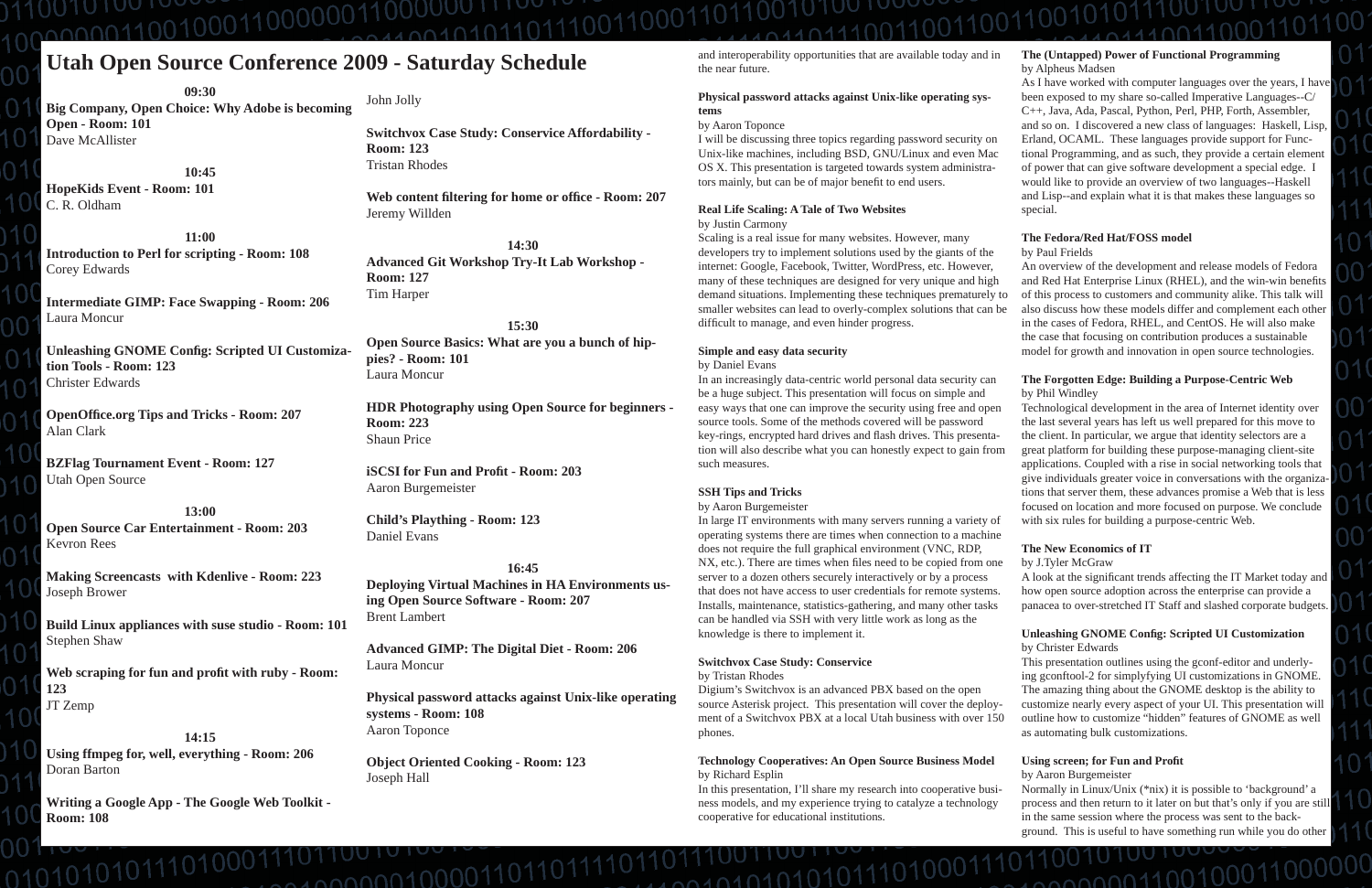#### **18:00**

**Geeking out over the Digital Conversion... aka, how to convice the wife to let you purchase yet another computer Tools - Room: 223** James Frandsen & David DeMan

**Getting Started with Offl ineIMAP - Room: 101** Ian Weller

**An Introduction to Postgres Administration - Room: 123**Spencer Christensen

**Cheap Network Attached Storage - Room: 203** Daniel Taualii

**19:00Boardgame Bash - Room: 108** Utah Open Source



Many small business owners have specific questions that go unanswered, and not just at start-up or time of expansion. Where do Utah business owners go when they need the support and resources necessary to succeed? The Miller Business Resource Center at Salt Lake Community College.

01001101010111010001

If you don't move forward, you fall behind. It's important that you always stay at least one step ahead of the curve. Ahead of the market. Ahead of the technology. Ahead of your competitors.

No other business resource center in Utah provides the complete and comprehensive level of help and expertise offered by the MBRC. The Miller Business Resource Center is uniquely positioned to assist business and offers a wide range of solutions and resources. If you own a business or are thinking about starting one, you've come to the right place. Our goal is to provide you with all the support you need, all designed to help you succeed.

 $20010011001000$ 

# 10100100000000110000001

#### machines.

#### **Kernel virtual machines (kvm) on linux** by Jim Petersen, David Mair

#### **Managing and Securing Your Office With pfSense** by Joseph Brower

This will help introduce people to the pfSense routing and firewalling platform.

Linux has had a native virtual machine feature for some time. This presentation will introduce it, explain its current status, future plans, where to get the latest version and how to install it. Included will be a overview of supported features, host impact and guest performance. Example guest installations will be demonstrated.

#### **Leveraging the Collective Intelligence of Online Communities for Public Good**

by Daren Brabham

In this keynote, I look at some of the ways online models like open source and crowdsourcing can be used in a variety of democratic and charitable ways. Drawing upon recent research and case studies, such as Peer to Patent, Next Stop Design, Financial Explorer, and experiments in open source government, this keynote ultimately asks: how will Utah's open source community use their skills for the greater good?

### **Machine Learning for the Rest of Us**

by David Richards

We live in a world full of questions: How does this economy affect my clients, my job? How many servers will I need, and what could that handle? Who are these people visiting my site, and how can I better serve them? Why do my clients value my services, and how do I keep them loyal to me?

### **Making Screencasts (or other videos) with Kdenlive**

by Joseph Brower

This presentation would cover how to make a screencasts under Linux using Kdenlive. It would go over the actual capturing of the video itself, the voice-over recording, transitions, and rendering out to a file. This presentation will also be useful for anyone wanting to learn how to do general video editing under Linux.

> \* Discuss the core features: "What can you do with Open Source in the car"?

OpenOffice.org is a full office productivity suite containing word processing, spreadsheet, presentation, drawing, and database applications. Join us for this session as we highlight and demonstrate the latest innovative features, collaborative capabilities,

#### **Managing your minions with func**

by Daniel Hanks

If you manage more than a handful of machines, chances are you've written or used a script to run the same command on each of your machines. Chances are you've dealt with the problems and headaches of doing this sort of thing over ssh. This presentation will provide an overview of installing, configuring, and using func to more easily manage all your machines.

#### **Monitoring Your Servers**

by Joseph Hall

010101010111

Monitoring servers has become increasingly important in recent

years, as downtime has become increasingly unacceptable. Countless tools exist to notify admins when downtime occurs, and possibly raise flags beforehand to keep it from happening in the first place. This session will explore some of the tools available, and discuss which ones are most appropriate for certain situations.

#### **Networking 101**

by Corey Edwards

Maybe you've heard of ARP, netmasks or routing tables but aren't quite sure what they are. Perhaps you know what a firewall does but aren't sure how to set one up in Linux. Those and many more questions will be answered in this entry-level course on networking. When you leave you'll be ready to go forth and network the world. Or your apartment, at least.

#### **Object Oriented Cooking**

#### by Joseph Hall

It seems that more and more geeks are discovering a fascination with cooking. Whether you're a geek that lives to cook or just cooks to live, Object Oriented Cooking is for you! Geek chef Joseph Hall will show you how smaller recipes can become objects, ready to be included on a whim in larger recipes. As you begin to understand how code reuse can happen in the kitchen, your meals will become both easier and tastier.

#### **ODF and You: Why free formats are important** by Marino Marcich

Why all the fuss over document formats? Marino Marcich of the OpenDocument Format (ODF) Alliance takes a step back to consider what exactly is an "open" document, who's adopted ODF and why, what software support exists, and, importantly, what open standards like ODF mean to open source users.

#### **Open Source Basics: What are you a bunch of hippies?** by Laura Moncur

The promise of Open Source seems like free software for everyone, but there is a lot more to it than that. We'll cover a quick history of the Open Source movement, the definitions of "free" and enjoy a laugh at ourselves in the process.

#### **Open Source Car**

by Kevron Rees

\* Overview on using Open Source technologies to power In-Vehicle-Infotainment (IVI) systems.

\* Discuss the differences between IVI software and other mobile software.

#### **OpenOffi ce.org Tips and Tricks**

000001000011011

by Alan Clark

## Geek's Toolbox

http://www.osnews.com/ http://www.phoronix.com/scan.php http://www.456bereastreet.com/ http://www.standalone-sysadmin.com/ blog/ http://addictedtonew.com/ http://www.codinghorror.com/blog/ http://jeremy.zawodny.com/blog/ http://www.mattcutts.com/blog/ http://googlewebmastercentral.blogspot. com/

http://tuxtraining.com/

# miller business resource center

mbrc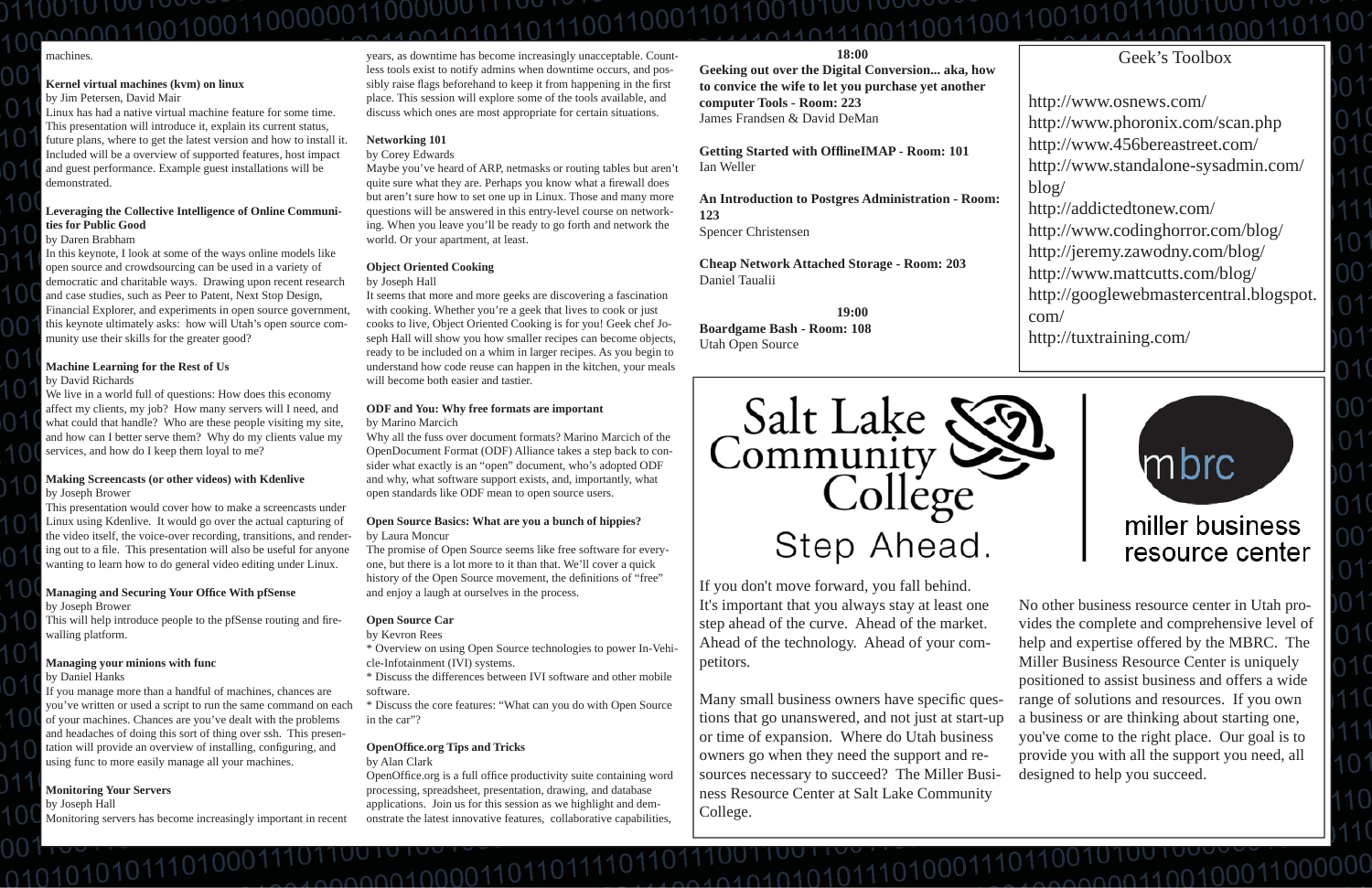we've created an affordable desktop delivery method incorporating thin clients, remote access, virtualization, and the Omni Desktop Multiplier with new laptops and repurposed desktops.

#### **Deploying Virtual Machines in HA Environments using Open Source Software** by Brent Lambert

In this talk I will demonstrate how to build a highly available infrastructure for hosting virtual machines using XEN and explore a number of Open Source tools designed for this purpose.

#### **Developing with Mozilla Prism**

by Jeremy Hanna

In my presentation, I'll go into the development of cross-platform web-based apps that can be distributed as separate mini-applications based on Prism.

#### **Duct tape and bailing wire**

by Daniel Evans

This presentation will be focused for beginners who have old computer hardware sitting around and would like to get it to a functional state for donation or use.

#### **FamilySearch Genealogical Platform and You** by Gordon Clarke

In this presentation, a tutorial for getting started with OfflineIMAP and using it with Evolution, KMail, and Mutt will be presented, as well as some tips and tricks (for example, keyring password storage) to make email reading a joy again.

FamilySearch is delivering Open Genealogical platform with: 1) APIs to world's largest repository of genealogical resources. 2) Open source projects for API wrappers and sample code for many environments. 3)Free Developers Services at devNet.FamilySearch.org.

#### **Fun with SQL - How to make SQL work for you** by Josh Tolley

### **vice the wife to let you purchase yet another computer** by James Frandsen, David DeMan

After you've become accustomed to using GIMP, you'll find that it is a VERY powerful tool for making your photos picture perfect. If you've every tried to take a family photo with several children, I'm sure you've wished you could replace one child's face from one photo to another. This session will show you how to do that and put your face on the body of a fashion model.

This presentation will discuss the Open Source program mythtv, and will cover the following topics:

\*What is mythtv, and why should my wife care?

\*What parts do I need to build a functioning mythtv system?

### **Getting Started with Offl ineIMAP**

by Ian Weller

**Getting Things Done - Life Without a GUI** by Jared Bernard I hope to ease the nerves of the CLI timid, by showing that the

101010111 conn010000110110  $0.01010101110$ 

command line is not some obscure environment for hackers but a welcoming non-obtrusive comfortable haven to get the same things done that you would otherwise do in a GUI.

#### **HDR Photography using Open Source for beginners** by Shaun Price

I would like to introduce beginners to HDR photography http:// en.wikipedia.org/wiki/High\_dynamic\_range\_imaging using the digital cameras they already have, and open source software. Beginner level, no prior photography experience required.

This talk aims to introduce the attendee to SQL idioms and constructs that can save weeks of debugging, free up hours of coding, and shave precious minutes and seconds from application runtimes. **Geeking out over the Digital Conversion... aka, how to con-**Container features have started appearing in the mainline Linux kernel but bit will be a few years before LXC (Linux Native Containers) reaches the functionality of much older, out-of-tree projects such as OpenVZ and Linux-VServer. This presentation will serve as an introduction to containers with an emphasis on OpenVZ.

Established in 1997, One to One mission marketing platforms, Interactive is the first enterprise marketing strategies.

comprehensive portfolio of per- future of marketing.

to assemble a complete solu- media networks, and cutting edge tion for brands, agencies, and neuromarketing research techpublishers executing one-to-one niques, the companies of One to By bringing together one of the strategies on the belief that digital publishers executing one-to-one niques, the companies of One to<br>marketing strategies. One Interactive build informed<br>and creative customer/constituent<br>By bringing together one of the strategies on the belief that digital<br>n ing agencies, the worlds most ing one-to-one dialogues is the<br>comprehensive portfolio of per- future of marketing. mission marketing platforms,<br>unique performance based social<br>media networks, and cutting edge<br>neuromarketing research tech-

#### **Intermediate GIMP: Face Swapping**

by Laura Moncur

#### **Introduction to Cobbler**

by Derek Carter

Debian's preseed, RedHat's kickstart, SUSE's autoYAST and other installation automaton systems are very useful. However, setting up and maintaining the environments enabling these systems to work properly, can be time consuming and prone to error. Come learn the basics of Cobbler, and see how easy it is to use this powerful tool in your own environment.

#### **Introduction to OS Virtualization, Containers, and Open-VZ**

#### by Scott Dowdle

#### **Introduction to Perl for scripting**

by Corey Edwards

This is a beginner level course. A familiarity with programming is assumed but Perl speci fi c knowledge is not required.

#### **iSCSI for Fun and Pro fi t**

by Aaron Burgemeister

Part of any business, whether using proprietary technologies or those that are Open, is keeping costs down. Clustering in environments share shared disk storage or network-enabled disk storage is required can make this tricky due to the expense associated with Fibre Channel. iSCSI is a technology that has been around for quite some time and which is free to use. The purpose of this presentation will be to show the steps involved in creating a shared storage environment using nothing but Linux (SUSE in my case) and commodity, Ethernet-enabled

conn110010001

## 010100100000-11000000 00101110111001100

## **Join us for Geek Dinner on Friday!**

After all of the presentations and activities on Friday, we'll head on over to



Spaghetti Mama's for the Geek Dinner at 8pm.

The entire community is invited, so come on over and enjoy pizza and pasta with your friends and community. It should be a great party!

Spaghetti Mama's 75 East 9400 South Sandy, Utah 84070 (801) 676-0662 8:15 pm

## **Conference Keynote Addresses**

Leveraging the Collective Intelligence of Online Communities for Public GoodDaren BrabhamOct 08, 9:30 a.m.

Would you do it again for free? Stormy Peters Oct 09, 9:30 a.m.

Big Company, Open Choice: Why Adobe is becoming Open Dave McAllisterOct 10, 9:30 a.m.

 $\overline{0}$ 

# **One to One interactive**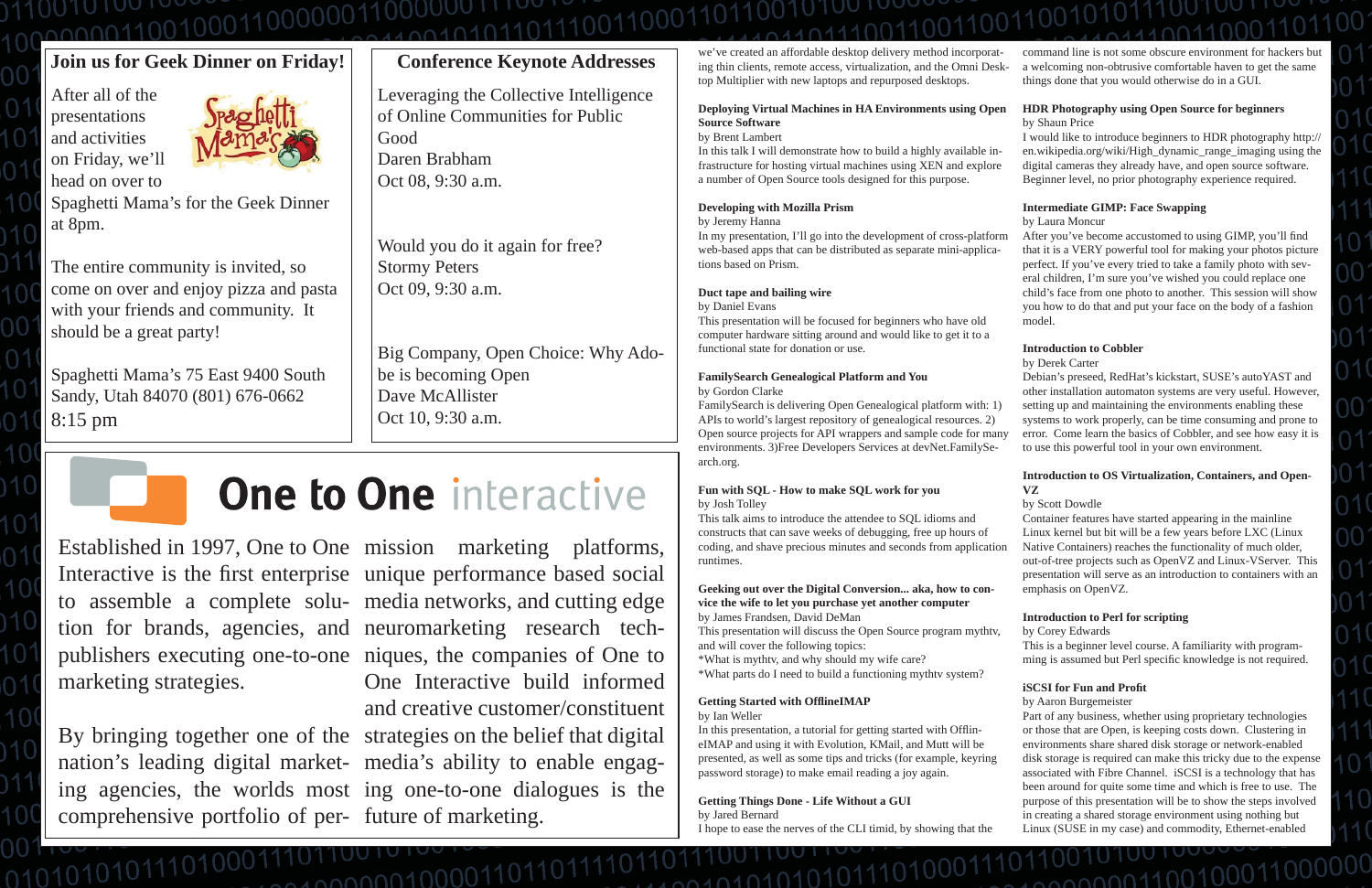#### **Presentation Descriptions**

#### **10 Required Sysadmin Tools by Christer Edwards**

This presentation will outline 10 sysadmin tools that you may or may not be using. Getting the job done right means using the best tools available. In this presentation I will introduce and outline the installation and use of a set of tools that I consider required for every sysadmin.

Using Apache  $+$  mod\_php is a common and flexible way to host your WordPress blog, but it might not always be the best way. In this presentation I'll cover setting up the nginx HTTP server and PHP-FPM to process PHP scripts, what options are available to tune them and techniques for scaling up to host high traffi<sup>c</sup> WordPress sites.

#### **A Better WordPress Server: Nginx + PHP-FPM**

by Joseph Scott

#### **A non-proprietary search engine for the masses?!?!** by John Griffi<sup>n</sup>

Lucene is an ultra high-performance, full-text search engine library written entirely in Java which contains many features. It is a technology suitable for nearly any application that requires full-text search, especially cross-platform applications. This discussion will provide an introduction to Lucene, what it can accompish, when and when not to use it, scalability issues and a case study.

#### **Advanced GIMP: The Digital Diet by Laura Moncur**

Now that you're well skilled in GIMP, it's time to give yourself a Digital Diet. This session will cover techniques for making yourself look thinner, sleeker and maybe even a little taller. Covered in this session: Fuzzy Selection (Magic Wand), iWarp Tool, Clone Tool and Scale Tool.

#### **An Introduction to Postgres Administration**

by Spencer Christensen

This presentation will cover basics of managing Postgres, including creating database clusters, overview of configuration, and logging. We will also look at tools to help monitor Postgres and keep an eye on what is going on. Some of the tools we will review are: pgtop, pg\_top, pgfouine, and check\_postgres.pl.

#### **Are you ready for IPv6?**

#### by Corey Edwards

We will discuss the basics of IPv6, how to deploy it on your network (using F/OSS of course!), and some of the potential pitfalls. I will also brie fl y cover network programming and how you may (or may not) have to change your code to adapt.

#### **Big Company, Open Choice: Why Adobe is becoming Open** by Dave McAllister

Ever wonder how a big company moves into Open? And then, how they decide what Open means? Does it really matter? And just where does it matter. So, let's talk about what is Open @ Adobe, and why we make the open source decisions we make. What's the model we follow and just what are all the things we are doing and have done.

#### **Build Linux appliances with suse studio** by Stephen Shaw

One of the latest trends in the market is appliances. Recently at Novell they have released a web based appliance builder, Suse Studio. Suse Studio makes it really easy to quickly create and share your software with the world using the latest openSUSE or SLE.

#### **Building a Better Community Through Statistics** by Ian Weller

In this presentation, not only will ideas for analyzing your community and project be discussed, but quick and simple ways to get started will also be demonstrated.

#### **Building an Open Source Security Tool Set** by Jason Wood

In this presentation I'll go over a number of open source security tools, what they do and where you can get them. Individual tools will be discussed as well as Live CDs which have a collection of the tools all together.

#### **Cheap Network Attached Storage**

#### by Daniel Taualii

I will show you how to setup a FreeNAS server. I will demonstrate how to setup a Samba and NFS share. From OS install to sharing it takes about 15-20 minutes

#### **Child's Plaything**

by Daniel Evans

Often people have come to me with kids and wanted me to build a family computer. This presentation will focus around ideas and software in the Free and Open Source world which are centered around children and education.

#### **Cobbler power tools**

by Derek Carter

Come learn some tips and tricks about Cobbler to make managing a larger installation environment less painful.

#### **Creating a community in a Corporate Environment (Home Automation)**

#### by Ben Payne

What started out as a means of competition among individual businesses which are geographically unable to compete is now a means of collaboration and business growth.

#### **Delivering desktops on the cheap**

<u>000010000110</u>

by David Moss

The Computer Science department at Salt Lake Community College is in the process of significantly expanding its computer labs and remote access offerings. Learn from our experience how

# Utah Open Source Family Day!

image courtesy of www.aperfectworld.org

nnn110010(

As we did in 2008, from 10am-2pm on Saturday, we're going to be making a very special effort around families. If you have registered for a Full Access Pass, we invite you to bring your family for the Family related activities and presentations. We have presentations on GIMP



(photo-editiing), setting up computers for kids to use as well as some activities like a GPS treasure hunt and a family oriented Try-It Lab workshop. Family members need not register to attend on Saturday, just show up and have some fun!**Come for a Pizza Party, sponsored by openSUSE** In addition to all the activities we have scheduled for Family Day, the folks over at openSUSE have pitched in a ton of pizza and drinks. Starting at about 11:45am until about 1pm, there will be pizza available for everyone at the conference, though it is first come, first served. Come and grab a slice and share a conversation with family and friends.